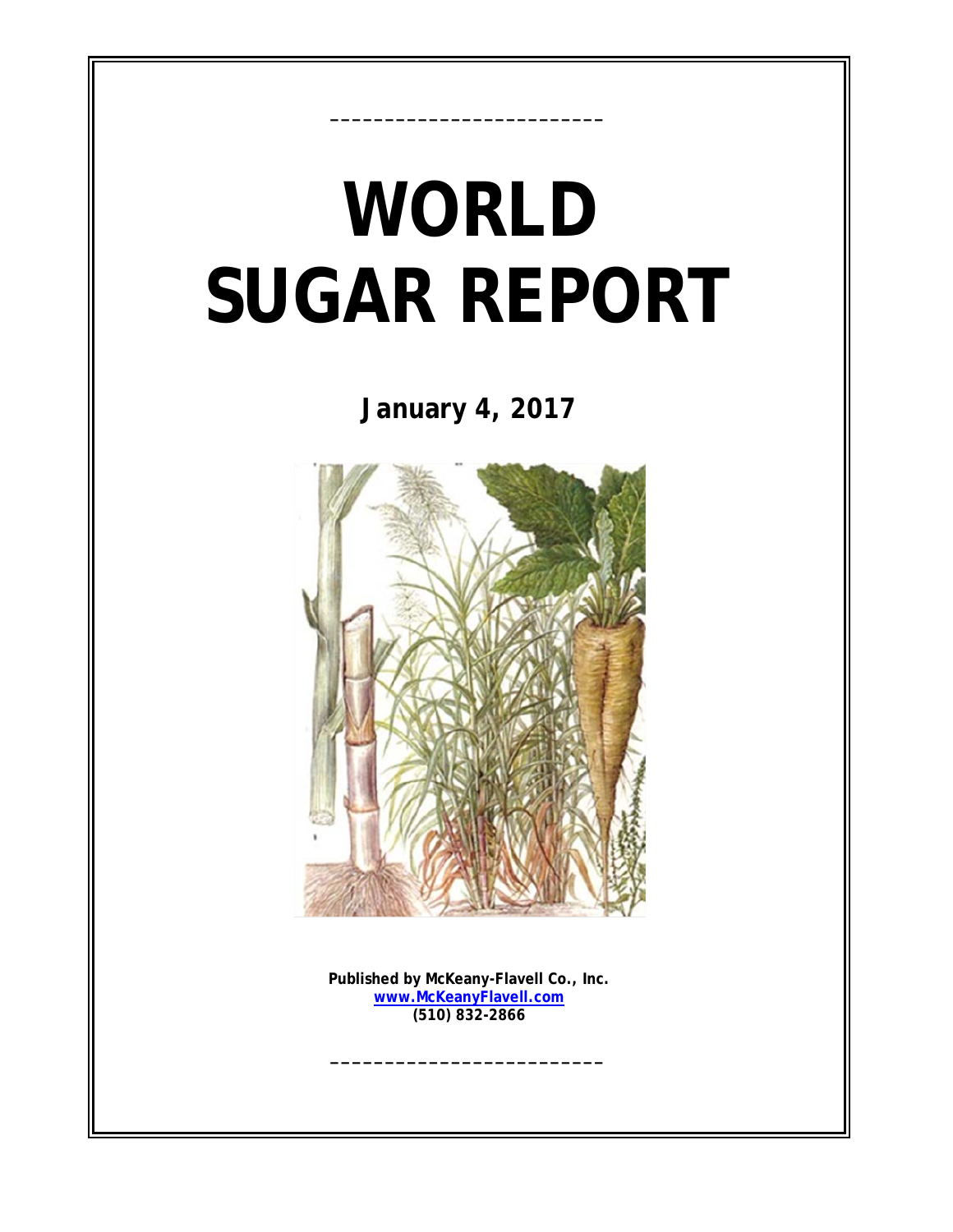## WORLD SUGAR SUPPLY & DEMAND (World Table 1)

After a fall to oversold levels, world raw sugar pricing rebounded strongly over the holiday week, albeit on relatively light trading volumes. New harvest numbers from Brazil provided support, showing a sharp drop in output through the first half of December, as did cuts in forecast output for India. Both technicals and fundamentals support an extension of the rebound through the Q1 2017, supported by Brazil's intercrop period and by growing shortfalls for multiple small and non-producer nations. Upside price potential, however, has been tempered by recalculated U.S. dollar forecasts and continued weak Chinese import demand.

As harvest winds down in Brazil, operations are ramping up in Thailand and other key Asian producer nations. Although another poor crop is expected in Thailand, exportable supplies remain abundant thanks to sizable beginning stocks. In addition, Mexico and Pakistan are looking to move surplus stocks. Chinese internal and external demand remains lackluster; shortfalls may be filled from reserve stocks through the first half of 2017. Indian import demand could rise slightly in FY17, but its production shortfall will also likely be met by drawing down existing stocks.

The market has a good handle on supply and demand for major grower and user countries, but the focus on these countries may distract from one driver of the large production deficits of the last two years, the aggregated production shortfalls of more than one hundred import-dependent countries. Sizable combined deficits may be seen for many nations lacking significant reserves or sophisticated purchasing strategies. In Asia, for example, the total production shortfall of countries like Taiwan, Iraq, Saudi Arabia, Sri Lanka, Vietnam, and others—reported as "Other Asia & Oceania"—comes to 6.90 million metric tons (MMT).

An early look at FY18 suggests potential for aggressive hectarage expansion and significant husbandry improvements. If favorable weather is also seen, the world market could return to a narrow production surplus: Production could rebound by 4.50 MMT in Asia, 2.50 MMT in Europe, and 1.50 in the Americas. Due to pressure from prices, alternative sweeteners, slower Asian economic growth, and even sugar taxes, demand growth may languish in the below-average 1.0 to 1.4 percent range.

Some analysts may have gotten carried away with surplus forecasts lately, though. Favorable weather in all of the globe's major sugar producing countries is unlikely and should not be taken as a given, which is why a small production shortfall may remain the likeliest outcome.

Sugar production in Brazil increased 16.7 percent through mid-December, due primarily to a sharp drop in the ethanol share. The sugar share surged to 46.7 percent, up 5.5 points from last season. Harvested cane continued to slip, now up only 1.9 percent over last season. Sugar content averaged 133.9 metric tons (MT) of refined sugar per MT of cane, up around 1.5 points from last season. In the latest two-week period, sugar output fell 43.9 percent, despite sugar content and sugar share strength, due to heavy rains and early harvest closes for many mills. Only 55 mills are thought to have run through the year's end.

Sugar production from Brazil's center-south crop may close out the season at 35.20 MMT, up from 30.83 MMT last season on small gains in cane yield and sugar content and the higher sugar share. Modestly higher output is expected from the current north-northeast harvest, mainly due to a higher sugar share too. Sugar exports jumped in November, totaling 2.07 MMT, tel quel, up solidly from October shipments and up 700,000 MT from a year ago.

Brazil's 2017 center-south cane output may fall on poor weather (drought, frost, hail, etc.), aging cane, and low bisada (carryover cane). Sugar output, though, may still rise slightly on a still higher sugar share.

Indian FY16 sugar production totaled 26.96 MMT, down more than 3.00 MMT from last season, as drought crippled output in Maharashtra and Karnataka. Production from the FY17 crop totaled 5.33 MMT through mid-December, up from 4.79 MMT a year prior. Uttar Pradesh (UP) output totaled 1.77 MMT, up sharply from 852,000 MT last season, supported by an early harvest start, high-yield varieties, and higher hectarage. Demonetization has directed more sugarcane to mills than to traditional (non-centrifugal) crushers. Output in Maharashtra, however, fell to 1.73 MMT from 2.25 MMT last season, hit by the lingering effects of drought and subsequent reductions in hectarage. Demonetization and the resulting cash crunch cut purchases by and deliveries to large sugar users through Q4 2016. The FY17 demand forecast id down, now showing a minor increase of 200,000 MT.

While most Indian FY17 output forecasts are being cut, ours remains unchanged, with potential for an uptick in coming months due to a Q4 2016 boost from lower cane diversion to non-centrifugal use. Sugar output may still fall 2.50 MMT. Another year of deficit output could swing India from exporter to modest importer; imports may pick up in the second half of the season. Stocks may end FY17 near 5.50 MMT. Assuming an average 2017 monsoon, FY18 output may rebound solidly, fueled by high-yielding varieties and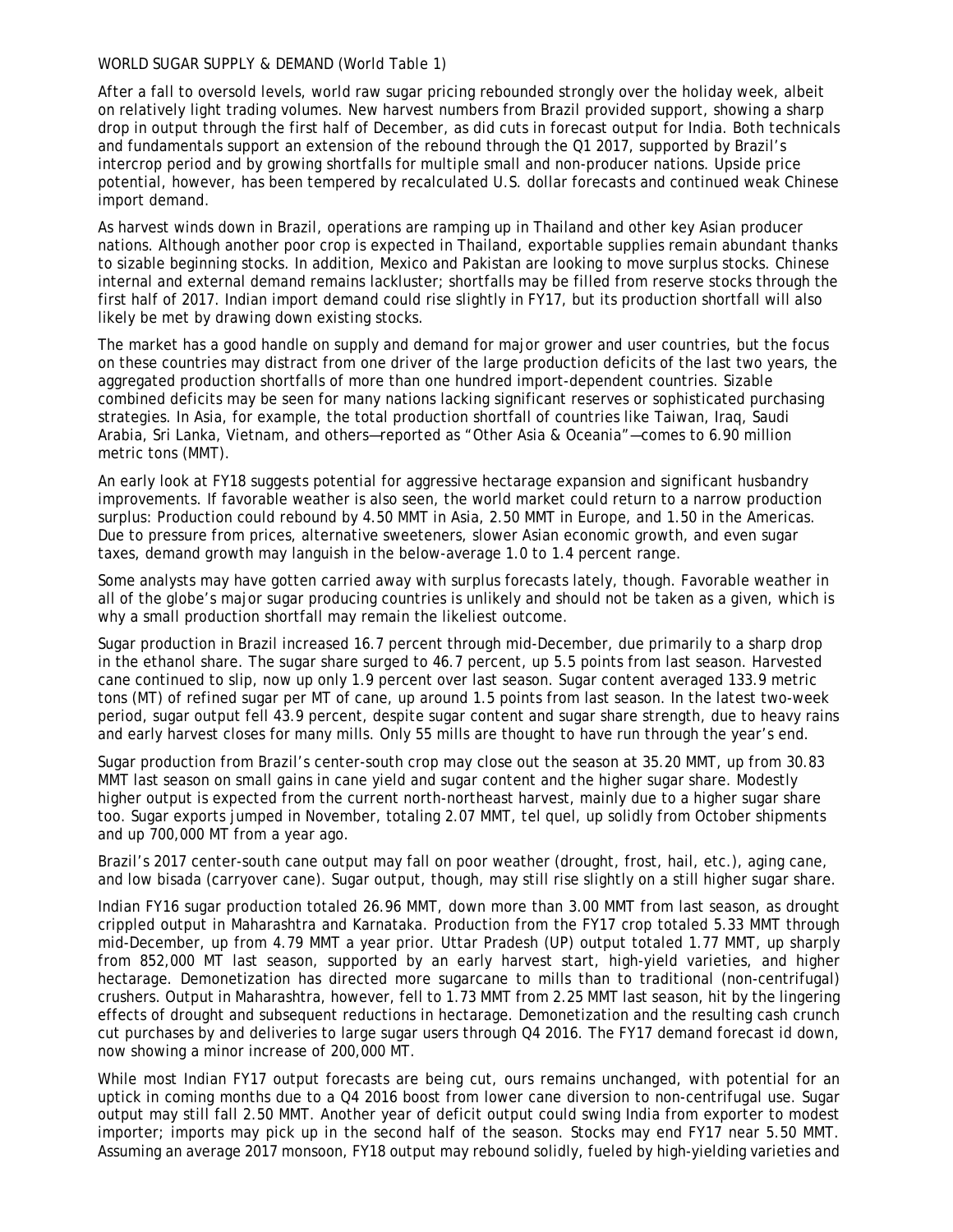## **WORLD TABLE 1 WORLD PRODUCTION AND CONSUMPTION** Estimates and Projections (million tonnes raw value)

|                        | Production  |             |             | Consumption |             | Exports     |             | Imports     |             | <b>Add Stocks</b> |  |
|------------------------|-------------|-------------|-------------|-------------|-------------|-------------|-------------|-------------|-------------|-------------------|--|
| Country                | <b>FY16</b> | <b>FY17</b> | <b>FY16</b> | <b>FY17</b> | <b>FY16</b> | <b>FY17</b> | <b>FY16</b> | <b>FY17</b> | <b>FY16</b> | <b>FY17</b>       |  |
| France                 | 4.46        | 4.22        | 3 14        | 3.18        | 1.30        | 1.20        | 0.00        | 0.00        | 0.02        | $-0.16$           |  |
| Germany                | 3.57        | 4 11        | 4.26        | 4 3 1       | 0.30        | 0.66        | 0.85        | 0.80        | $-0.14$     | $-0.06$           |  |
| Italy                  | 0.16        | 0.18        | 2.15        | 2.18        | 0.01        | 0.01        | 1.95        | 200         | $-0.05$     | $-0.01$           |  |
| Netherlands            | 0.72        | 0.79        | 1.04        | 1.06        | 0.01        | 0.01        | 0.25        | 0.24        | $-0.08$     | $-0.04$           |  |
| Spain                  | 0.67        | 0.70        | 1.81        | 1.83        | 0.00        | 0.00        | 1.10        | 1.07        | $-0.04$     | $-0.06$           |  |
| UK.                    | 0.97        | 0.92        | 3.23        | 3.27        | 0.01        | 0.01        | 2.20        | 2.28        | $-0.07$     | $-0.08$           |  |
| Other EU-15            | 1.85        | 2.05        | 3.93        | 3.97        | 0.21        | 0.29        | 2.32        | 2.14        | 0.03        | $-0.07$           |  |
| Poland                 | 1.56        | 2.11        | 2.27        | 2.30        | 0.03        | 0.02        | 0.70        | 0.16        | $-0.04$     | $-0.05$           |  |
| Other EU-NMS12         | 0.65        | 0.75        | 2.46        | 2.49        | 0.05        | 0.05        | 1.73        | 1.72        | $-0.13$     | $-0.07$           |  |
| Turkey                 | 1.94        | 2.30        | 2.42        | 2.45        | 0.00        | 0.10        | 0.46        | 0.20        | $-0.02$     | $-0.05$           |  |
| Russia                 | 5.38        | 565         | 5.88        | 5.99        | 0.09        | 0.10        | 0.57        | 0.40        | $-0.02$     | $-0.04$           |  |
| Ukraine                | 1.41        | 1.75        | 2.25        | 2.28        | 0.06        | 0.05        | 0.60        | 0.56        | $-0.30$     | $-0.02$           |  |
| Other Europe           | 1.50        | 1.78        | 5.17        | 5.23        | 0.00        | 0.00        | 3.47        | 3.40        | $-0.20$     | $-0.05$           |  |
|                        |             |             |             |             |             |             |             |             |             |                   |  |
| <b>TOTAL EUROPE</b>    | 24.84       | 27 31       | 40.01       | 40.54       | 2.07        | 2.50        | 16.20       | 14.97       | $-1.04$     | $-0.76$           |  |
| <b>USA</b>             | 8.15        | 8.30        | 10.78       | 10.85       | 0.07        | 0.14        | 3.03        | 2.78        | 0.33        | 0.09              |  |
| Canada                 | 0.13        | 0.15        | 1.47        | 1.49        | 0.06        | 0.05        | 1.35        | 1.30        | $-0.05$     | $-0.09$           |  |
| Cuba                   | 0.80        | 0.78        | 0.70        | 0.71        | 0.20        | 0.10        | 0.00        | 0.00        | $-0.10$     | $-0.03$           |  |
| Guatemala              | 2.92        | 3.04        | 0.83        | 0.84        | 2.30        | 2.25        | 0.00        | 0.00        | $-0.21$     | $-0.05$           |  |
| Mexico                 | 6.48        | 6.69        | 4.97        | 5.10        | 1.28        | 1 3 6       | 0.02        | 0.01        | 0.25        | 0.24              |  |
| Argentina              | 2.03        | 2.12        | 1.85        | 1.88        | 0.26        | 0.29        | 0.00        | 0.00        | $-0.08$     | $-0.05$           |  |
| Brazil                 | 38.89       | 37 63       | 12 30       | 12 46       | 26.90       | 25.40       | 0.00        | 0.00        | $-0.31$     | $-0.23$           |  |
| Colombia               | 2.28        | 2 3 8       | 1.72        | 1.74        | 0.95        | 0.98        | 0.20        | 0.29        | $-0.19$     | $-0.05$           |  |
| Peru                   | 1.25        | 1.27        | 1.32        | 1.34        | 0.20        | 0.22        | 0.10        | 0.22        | $-0.17$     | $-0.07$           |  |
| <b>Other Americas</b>  | 6.34        | 6.60        | 5.53        | 5.60        | 2.68        | 2.80        | 1.66        | 1.70        | $-0.21$     | $-0.10$           |  |
| <b>TOTAL AMERICAS</b>  | 69.27       | 68.96       | 41.47       | 42.01       | 34.90       | 33.59       | 6.36        | 6.30        | $-0.74$     | $-0.34$           |  |
|                        |             |             |             |             |             |             |             |             |             |                   |  |
| Egypt                  | 2.13        | 2.18        | 3.03        | 2.96        | 0.17        | 0.10        | 0.95        | 0.69        | $-0.12$     | $-0.19$           |  |
| Morocco                | 0.66        | 0.67        | 1.27        | 1.28        | 0.00        | 0.00        | 0.62        | 0.58        | 0.01        | $-0.03$           |  |
| South Africa           | 1.69        | 1.80        | 1.96        | 1.97        | 0.30        | 0.29        | 0.40        | 0.35        | $-0.17$     | $-0.11$           |  |
| <b>Other Africa</b>    | 5.56        | 5.72        | 7.99        | 8.04        | 1.87        | 1.95        | 4.22        | 4.20        | $-0.08$     | $-0.07$           |  |
| <b>TOTAL AFRICA</b>    | 10.04       | 10.37       | 14.25       | 14.25       | 2.34        | 2 3 4       | 6.19        | 5.82        | $-0.36$     | $-0.40$           |  |
|                        |             |             |             |             |             |             |             |             |             |                   |  |
| China                  | 9.09        | 10.20       | 17.10       | 17.20       | 0.16        | 0.10        | 6.60        | 5.40        | $-1.57$     | $-1.70$           |  |
| India                  | 26.96       | 24.50       | 27.49       | 27.70       | 2.10        | 0.50        | 0.80        | 1.60        | $-1.83$     | $-2.10$           |  |
| Indonesia              | 2.20        | 2 3 5       | 593         | 6.01        | 0.00        | 0.00        | 3.47        | 3.60        | $-0.26$     | $-0.06$           |  |
| Iran                   | 1.07        | 1.10        | 2.18        | 2.21        | 0.00        | 0.00        | 1.10        | 1.00        | $-0.01$     | $-0.11$           |  |
| Japan                  | 0.95        | 0.93        | 2.42        | 2.45        | 0.00        | 0.00        | 1.51        | 1.46        | 0.04        | $-0.06$           |  |
| Korea (South)          | 0.00        | 0.00        | 1.61        | 1.63        | 0.20        | 0.20        | 1.70        | 1.75        | $-0.11$     | $-0.08$           |  |
| Malaysia               | 0.11        | 0.12        | 1.66        | 1.68        | 0.10        | 0.10        | 1.65        | 1.60        | 0.00        | $-0.06$           |  |
| Pakistan               | 5.21        | 5.60        | 4.79        | 4.88        | 0.66        | 0.81        | 0.20        | 0.13        | $-0.04$     | 0.04              |  |
| Philippines            | 2.10        | 2.22        | 2.37        | 2.40        | 0.00        | 0.20        | 0.25        | 0.36        | $-0.02$     | $-0.02$           |  |
| Thailand               | 9.82        | 9.55        | 2.77        | 281         | 7.28        | 7.03        | 0.00        | 0.00        | $-0.23$     | $-0.29$           |  |
| Australia              | 5.02        | 5.24        | 1.29        | 1.31        | 4.60        | 4.66        | 0.65        | 0.60        | $-0.22$     | $-0.13$           |  |
| Other Asia & Oceania   | 2.40        | 2.70        | 9.47        | 9.60        | 2.50        | 2.60        | 9.40        | 9.30        | $-0.17$     | $-0.20$           |  |
| <b>TOTAL A &amp; O</b> | 64.93       | 64.51       | 79.08       | 79.88       | 17.60       | 16.20       | 27.33       | 26.80       | $-4.42$     | $-4.77$           |  |
|                        |             |             |             |             |             |             |             |             |             |                   |  |
| <b>TOTAL WORLD</b>     | 169.08      | 171.15      | 174 81      | 176.68      | 56.91       | 54.63       | 56.08       | 53.89       | $-573$      | $-5.53$           |  |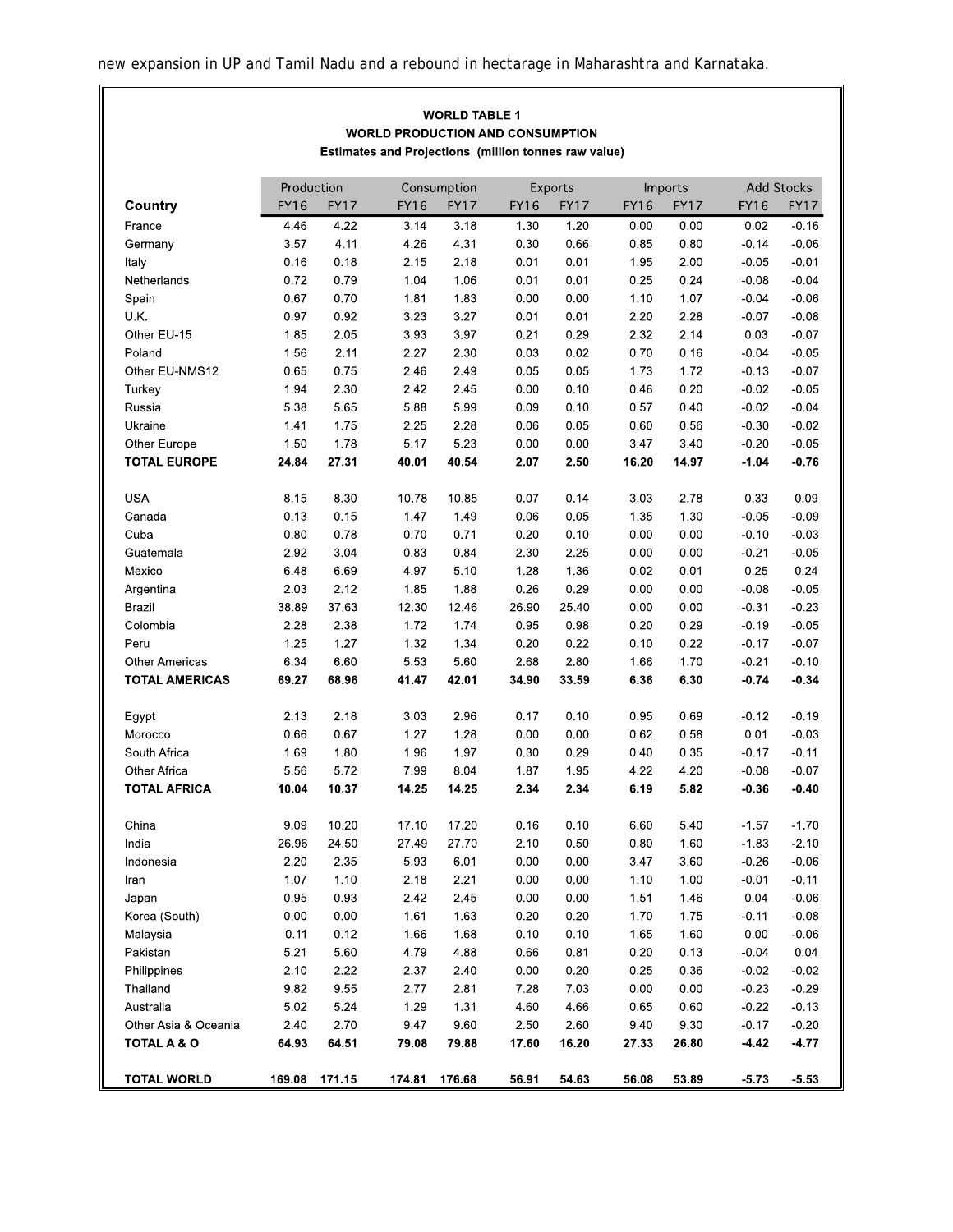Severe drought heavily affected Thai FY16 yields and quality, with the crop falling to 9.82 MMT, raw value. The decline comes despite continued expansion in hectarage. Thailand's FY17 crop has suffered from extremes, with severely dry replaced by overly wet weather. Harvest was delayed a month until early December due to an extended rainy season. The abundant rains will help rebound drought-crimped tonnage—at the expense of sugar content. The crop may drop further in FY17, down some 300,000 MT. A strong rebound is forecast in FY18 production as hectarage has continued to expand and improved weather.

Seeking to forestall a trade dispute with Brazil, Thailand agreed, in principle, to overhaul its 30-year-old sugar program, Changes could come as early as February and would be in place for the FY18 crop. Thailand will have to eliminate its 70-30 profit-sharing system, quota system, and domestic sugar pricing scheme.

Chinese production continued to slide in FY16 due to drought and high production costs, which pressured hectarage and yields. Legal sugar imports totaled 3.95 MMT in FY16, down sharply from 5.11 MMT in FY15. Inflows of smuggled sugar, however, rose through the second half of 2015 and the first half of 2016, with illicit imports through Myanmar alone estimated near 3.00 MMT. Production in FY17 may rebound as high domestic prices spur hectarage expansion and improved husbandry. Output may rise by just over 1 MMT.

China's demand growth may stall in FY17 due to the slowdown in economic growth and high sugar prices, which are encouraging HFCS use. Though demand may remain sluggish through FY17, imports may rebound later in the season as a clampdown on smuggling and drawdowns of government reserves will eventually drive higher imports. Illegal inflows from Myanmar have reportedly slowed to a trickle since mid-2016 on ramped up government anti-smuggling efforts. China imported 140,000 MT, tel quel, in November, up slightly from October inflows of 110,000 MT, but down nearly 50 percent from imports a year ago.

Australian FY17 production may increase to 5.24 MMT on favorable weather and high-yielding varieties. Exports may climb to 4.92 MMT. Three to four weeks of rain delays boosted 2016-crop tonnage but increased harvest expense and duration while diluting sugar content. Harvest was completed mid-December.

## **WORLD SUGAR PRICES**

World raw sugar prices rebounded from oversold lows over the past week, lifted by a sharp drop off in Brazilian output through the first half of December, lower Indian production forecasts, and continued gains in the Brazilian real. Mar-17 #11 raw sugar closed at 20.89 today, up nearly 16 percent from the December low of 18.03 after a six-day rally and up 0.33 from the upper Bollinger Band. Resistance is possible between 20.15 and 20.30 and near 21.25 and 21.80. RSI is the highest since mid-October. Support may be found around 20.60 and 20.20, between 20.10 and 20.00, and again between 19.75 and 19.60.

World raw sugar prices may climb back into the low 20s during the Q1 2017 (May-17 #11). During Q2, prices could weaken again as Brazil's new crop comes and higher FY18 crop prospects weigh on values.